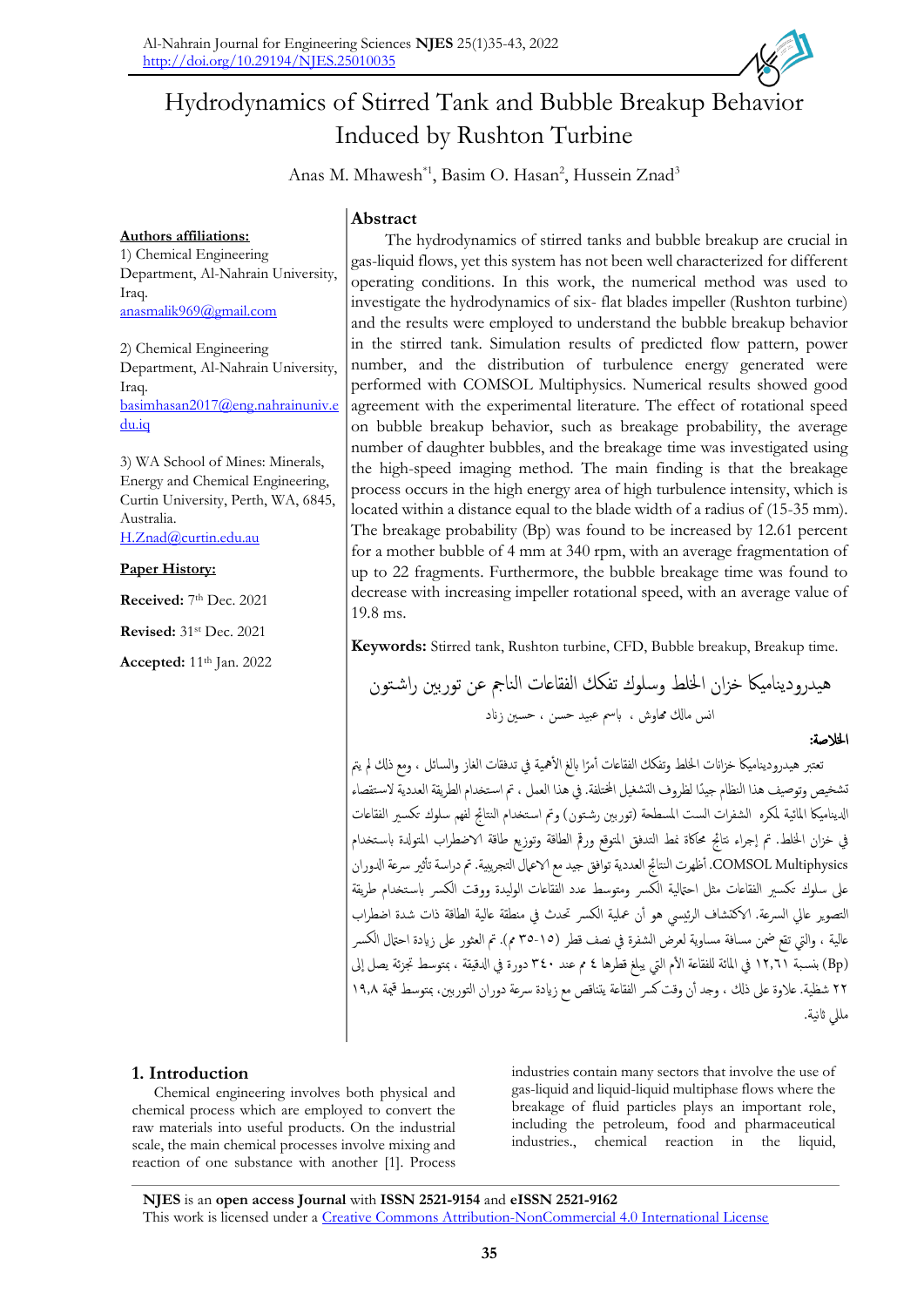

hydrogenations, oxidations, and bioprocess fermentations [2].

Dispersion is the process of creation suspended (gas, liquid, and solid) particles in an immiscible fluid and typically used to improve the mass or heat transfer of a component from phase to liquid and vice versa [3]**.** Dispersion is caused by high shear mixers, which transport a lot of turbulent energy to the system. Turbulence caused by this energy disperses the gas bubbles throughout the liquid phase by breaking them into small bubbles. As a result of this, the contact area which is a n important industrial parameter between the gas and the liquid is increased [4]. Due to the flexibility of mechanically stirred vessels, made it a commonly used equipment in the industry and one of most common devices used to improve the dispersion process in which the gas is injected at the bottom and dispersed by stirring impeller where it produces higher mass transfer rates.

### **1.2 Bubble break-up**

A bubble break-up results into two or more generated bubbles, and the interfacial area increases and so does the interfacial transfer between phases. The break-up process can be expressed as the balance between hydrodynamic forces and surface tension forces and form Weber number [5][6].

Therefore, different mechanisms of the bubbles break-up are exist depending on the flow region hydrodynamic.

In turbulent fluid, the break-up is occurring due to bubble-eddy collisions. In laminar flow, the viscous shear at the bubble surface will elongate the bubble and cause break-up by velocity gradient. An additional break-up mechanism that is common in natural and industrial processes, fluid particles may break in stagnant fluid due to density differences causing interfacial instabilities.

#### **1.3 Turbulent break-up mechanism**

In turbulent condition which is the case likely happening in stirred tanks, kinetic energy in form of random fluctuations in velocity (known as eddies) is the main mechanism for bubble breakup [7]. The size of greatest eddies will be proportionate to the size of the equipment that creates the flow (for example, the blade width). The Kolmogorov scale (λο), on the other hand, represents the size of the smallest eddies. Because of this the larger eddies exist for a longer period of time than the smaller ones, this knowledge is crucial to the effective design and scaleup of mixing processes [7][8]. The size of eddies formed is employed to distinguish the regime in turbulent condition resulting in two basic regions 'turbulent inertial regime' and 'turbulent viscous regime' as shown in Fig.1. The droplets/bubbles in the turbulent inertia regime are larger than the smallest turbulent eddies[5]. The opposite is in the turbulent viscous regime, where the bubble is smaller than the size of the smallest eddies [9]. In addition to the size of eddies, the contact period between a bubble and turbulent eddies is efficient in causing a breakage [10]. The energy of eddies that has length scales equal or lower than fluid particle diameter will break the drop or

bubble, while larger eddies simply transport them [5][10][11]. To capture the effect of eddies it is normally approximated by terms of the turbulent energy dissipation rate per unit mass, ε [11].





Hasan (2017) made a good review of the existing particles (droplets and bubbles) breakage mechanisms in stirred tanks. Three primary mechanisms are proposed as a result of his research [10]:

- (i) Particle–eddy collisions: In the bulk region, the particle deforms and breaks up due to collision with the turbulent eddies that generated or transported from the flow of the impeller discharge region.
- (ii) Shear of the blade: In the impeller region at the boundary layer covers the front side of the blades surface and the trailing vortex, the particle deforms and breaks up as a result of the shear effects generated from the difference between the gases velocity inside the particles and the velocity of the liquid flow at the particle-fluid interface.
- (iii) particle-blade collision: The collision between the fluid particle and the blade has been observed experimentally and can result in a breaking without or with small deformation, depending on the blade geometry and agitation speed

Thus, the hydrodynamics and the distribution of the turbulent kinetic energy dissipation rate has a major effect in determining the success of dispersion process and the breakage rate as well as the stable bubble size [12][5]. Mixing increases the break-up rate which is necessary to build and solve the population balance model (PBM) and knowing the bubble size distribution. And therefore, increasing the interfacial area of dispersion and reaction rate and products yield. As discussed by Solsvik [13] and Liao and Lucas [14], a number of bubble break-up models have been proposed. However, because reliable bubble break-up experimental data is limited, evaluating the accuracy of bubble break-up models is difficult.

This work aimed to investigate the hydrodynamics of stirred tank of six-flat blades Rushton turbine by CFD simulation and characterize the bubble breakage behavior. The effect of rotational speed was investigated by determining the breakage probability, average daughter bubbles generated by using a highspeed imaging technique.

### **2.1 Experimental materials and setup**

The experiments were conducted at the laboratories of Department of Chemical Engineering/ Al-Nahrain University. As shown in Fig. 2, the system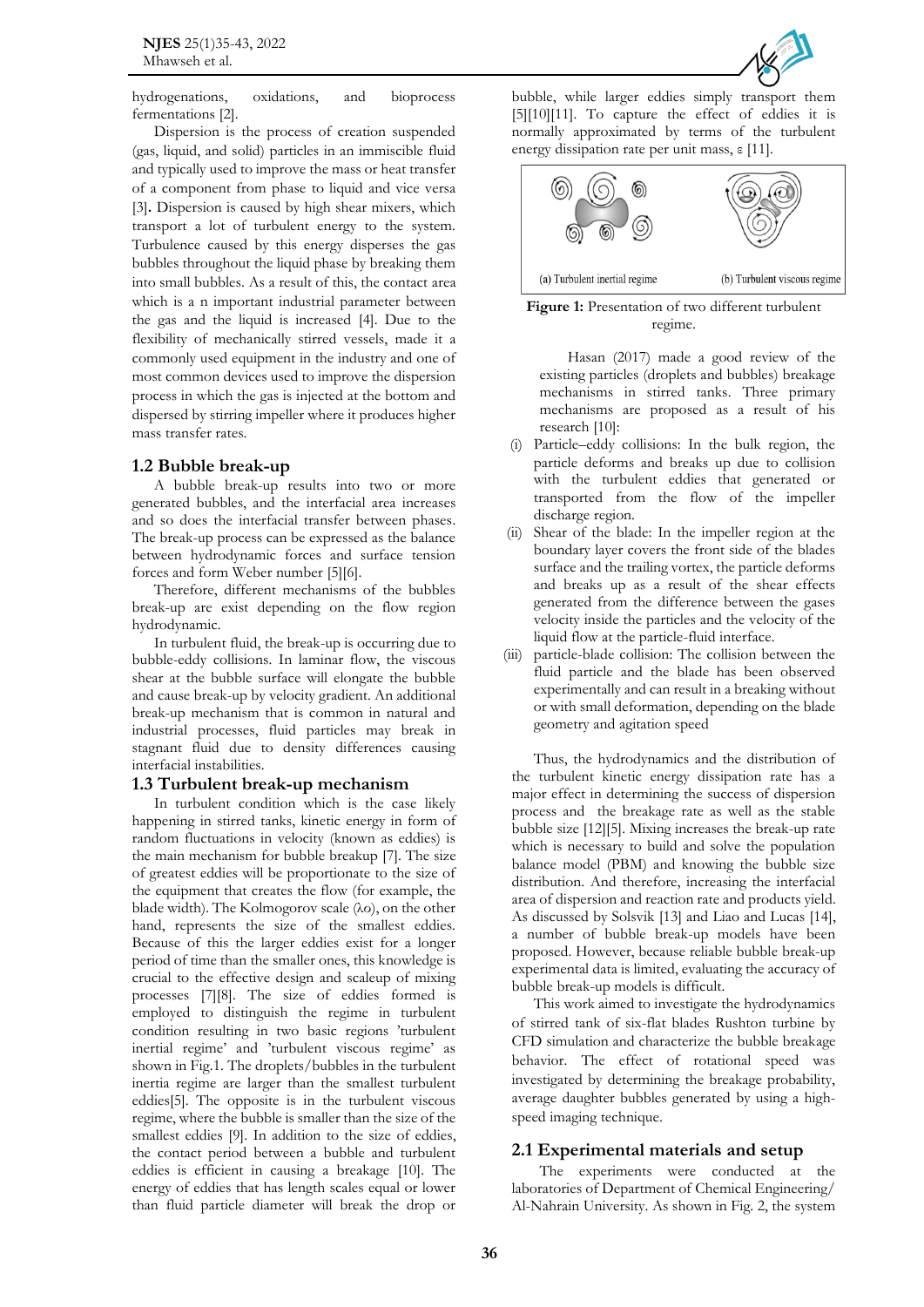consists of a cylindrical flat bottom tank partially baffled made from transparency material (acrylic glass) filled with water as a continuous phase. The stirrer is equipped with the acrylic shaft attached to Rushton turbine (6RT). To avoid optical distortions, the cylindrical tank is placed in a square glass tank (360\*360\*360 mm). An air pump of the model (RS Electrical Silent Aquarium air pump RS-628A with two outlets) this type is available, cheap and at the same time very practical, is connected to a Teflon tube for injecting the bubble centered below the impeller. A plastic tube was used to surround the injection tube to protect the bubbles during the formation stage and prevent the bubble from detaching earlier. Table 1 shows the dimensions of the stirred tank and the injection system.

A plastic ball valve (inner diameter 6.3 mm) was used to ensure a constant airflow rate (Q) during the injection of the mother bubble. A high-speed camera (Phantom Miro-C110) was used with a resolution of the images of 1280×800 pixel and the recording speed at this resolution 1200 frames per second (fps) at full resolution. LED of 300 Watt for illumination and Tachometer for calibration of the stirrer rotational speeds. The experiments were conducted at room temperature.

**Table 1**: Geometrical parameters of the stirred tank.

| Parameter                        | Value                       |
|----------------------------------|-----------------------------|
| Tank height, H, mm               | 400                         |
| Tank diameter, T, mm             | 180                         |
| Height of liquid surface, Ls, mm | H                           |
| Injection distance below the     | 35                          |
| impeller, Δh, mm                 |                             |
| Number of baffles, Ni            | $\mathcal{D}_{\mathcal{L}}$ |
| Baffle width, mm                 | 18                          |
| Impeller diameter, Di, mm        | 70                          |
| Width of blade, W, mm            | 20                          |
| Length of blade, L, mm           | 20                          |
| Shaft diameter, Ds, mm           | 20                          |
| Impeller disc diameter, Dc, mm   | 40                          |
| Injection tube diameter, mm      | 4                           |





**Figure 2:** Experimental setup, 1-high speed camera, 2-computer, 3-outer glass tank, 4-inner cylindrical tank, 5-stirrer, 6-impeller, 7-air pump, 8-gas control valve, 11-LED lamp, 10- injection tube, 11-baffle.

#### **2.2 Experimental procedures**

The experiment was conducted in stirred tanks with two baffles. The impeller made from transparent acrylic material, which reveals the changes and behavior of the bubble in the impeller's highly turbulence area and indicates the number of fragments bubble produced for each breakage. Impeller was located at a clearance of 35 mm above the injection position of mother bubble.

A mechanical gas valve was utilized to control the injection rate, as a consequence, injected bubbles develop and enter the high non-uniform turbulence generated by the impellers. Due to the high rotating flow currents in the tank, the injected bubble would frequently detach from the sparger pipe before reaching the desired size. The injected bubble size has to be regulated for the range of stirring speed adopted in order to examine the effect of increasing stirring speed. An exterior plastic tube was utilized to frame the sparger pipe to overcome this problem. The outer tube protected the injected bubble from the flow currents and finally reached its full size [15][16]. The frame tube had a diameter of 10 mm. The inside diameter of the injection pipe was 4mm, and the stable diameter of injected bubbles was approximately 4 mm for the range of investigated rotational speed.

Because the injection position affects the bubble's trajectory [17][18], the sparger pipe was placed beneath the impeller in center of the tank's bottom, where the majority of injected bubbles can reach the impeller region.

Each experiment captured at least 500 bubbles by injecting the bubbles one by one. For low rotational speed, an average of one bubble was injected every 4 seconds. As a result of the large number of fragments created, and their buoyancy force, a slower injection rate was employed for higher rotational speeds.

ImageJ, an open-source program, was used to analyze high-speed images of mother bubbles that had broken. As seen in Fig. 3, image processing techniques included background noise removal, thresholding, and outline tracking to determine bubble size (diameter). For size reference items, the blade dimension or any known distance was employed. The diameter obtained from the two-dimensional image was used to express the size of each bubble.



**Figure 3:** Post processing of the pierced bubble using ImageJ software.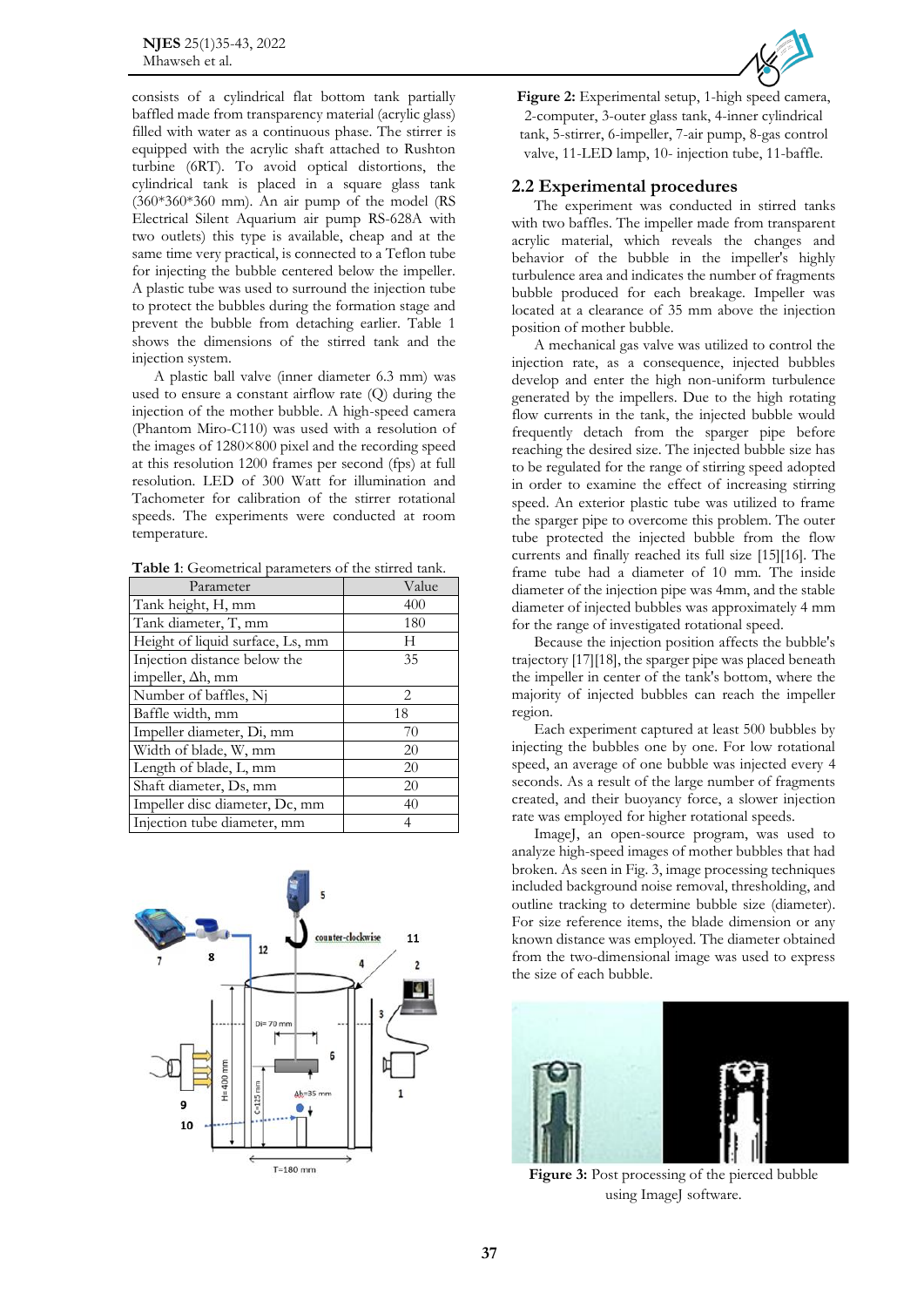## **3. Computational approach**

## **3.1 Geometry**

The hydrodynamics generation in the system were studied using software COMSOL Multiphysics 5.5. As the setup is shown in Fig. 4, the flow field was investigated in a cylindrical tank with a height of H=400mm and a diameter of T=180mm. Two symmetrical baffles were equipped width of  $W = 0.1$ T to avoid vortex formation on the free surface. Water is the working medium with density of  $(Q= 998 \text{ kg/m}^3)$ and viscosity of ( $\mu = 0.001$  Pa·s).

The effects of rotational speed on hydrodynamics in the tank were investigated. Simulations were performed on a Lenovo Idea-pad 320 PC intel i7CPU with **8** GB memory.



**Figure 4:** Schematic diagram of the stirred tank.

### **3.2 Mathematical model**

In order to simulate the turbulent flow in the stirred tank, partial differential equations (PDEs) are used to describing the conservation of mass and momentum within the flow system. The continuity equation describes the mass conservation [19][20]:

$$
\frac{\partial \rho}{\partial t} + \nabla (\varrho \cdot \mathbf{u}) = 0 \qquad \qquad \dots (1)
$$

Reynolds averaged Navier-Stokes's (RANS) equations are used to describe the momentum conservation [19][20]:

$$
\rho \frac{\partial u}{\partial t} + \rho (u \cdot \nabla) u = \nabla . [-\rho I + (\mu + \mu_T)(\nabla u +
$$

$$
\nabla
$$
u<sup>T</sup>) -  $\frac{2}{3}$ ( $\mu$  +  $\mu$ <sub>T</sub>)( $\nabla$ u)I -  $\frac{2}{3}$  pkl] + f ... (2)

Where u represent the velocity of flow, and  $\rho$  is the density of the fluid,  $p$  is the pressure,  $\mu$  is the fluid viscosity,  $\mu$ <sup>T</sup> is the turbulent eddy viscosity and F is the body forces. In all numerical analysis, the accuracy of results that use Reynolds-averaged Navier–Stokes equations (RANS) to model the effect of eddies depends on the turbulence models used [21]. In CFD simulation of flow and among numerous turbulence models, the k-ε model is considered to have a good convergence rate and relatively low memory requirements and can handle various fluid flow conditions. Based on that, the k-ε was the most common model used characteristics for turbulent conditions [20].



The k-ε model and RANS calculating the velocity field by using turbulence viscosity [19][20]:

$$
\mu_T = C_\mu \frac{\rho k^2}{\epsilon} \qquad \qquad \dots (3)
$$

The term (k) refers to turbulent kinetic energy and describe the movement of large eddies [19]:

$$
\rho \frac{\partial k}{\partial t} + \rho (u \cdot \nabla) k = \nabla [(\mu + \frac{\mu_T}{\sigma_k}) \nabla k] + p_k - \rho \varepsilon \quad ...(4)
$$

The term (ε) refers to turbulent energy dissipation, and describe the energy dissipation of the small eddies [19]:

$$
\rho \frac{\partial \varepsilon}{\partial t} + \rho (u \cdot \nabla) \varepsilon = \nabla [(\mu + \frac{\mu_T}{\sigma_{\varepsilon}}) \nabla \varepsilon] + C_{\varepsilon_1} \frac{\varepsilon}{k} p_k - \dots (5)
$$

The production rate of turbulence kinetic energy and due to less computations are needed the stress is calculated as average stresses described by the stress tensor  $(P_k)$  defined as [19]:

$$
p_{k} = \mu_{T} \left[ \nabla \cdot u (\nabla u + \nabla u^{T}) - \frac{2}{3} \nabla \cdot u^{2} \right] - \frac{2}{3} \rho k \nabla \cdot u
$$
  
...(6)

The parameters used in standard k- ε model for both liquid and gas phases are as follows: Cμ=0.09,  $C_{\epsilon_1}$ =1.44,  $C_{\epsilon_2}$ =1.92,  $\sigma_k$ =1.0 and  $\sigma_{\epsilon}$ =1.3.

## **3.3 Computational details**

The simulated cell in this study selecting 3D component and the mixture model of (The Rotating-Machinery, and Turbulent-Flow k-ε Interface) supports the study of stationary and time-dependent studies. The following assumptions were made in order to lower the computational load without dramatically altering the simulation results:

- The hydrodynamics generated in a stirred tank doesn't affect by dispersed phase and single-phase fluid was examined.
- The turbulent of the system was computed using a frozen rotor, which is an example of a steady-state study.

Among the many methods that do not need the requirements of experimental impeller boundary conditions, multiple frame of reference (MRF) method has lowest shortcomings in the mixing simulations [22]. MRF is considered as the simplest approaches for multiple zones and steady-state approximation for modeling impeller rotation. In order to model a rotating motion using CFD simulation approach, the MRF divided the system into a static domain which is include the fixed parts (walls, and baffles) and rotation domain that includes rotating impellers. Models were built using COMSOL Multiphysics platform.

#### **3.4 Boundary conditions**

Based on the experiment, the inner domain rotates with various stirring speeds at 180, 240, 340 rpm. As for initial conditions we employ the following assumptions:

- The process takes place at a constant temperature of 20 <sup>o</sup>C.
- $No-slip$  conditions  $(u=0)$  at all wall-fluid interfaces.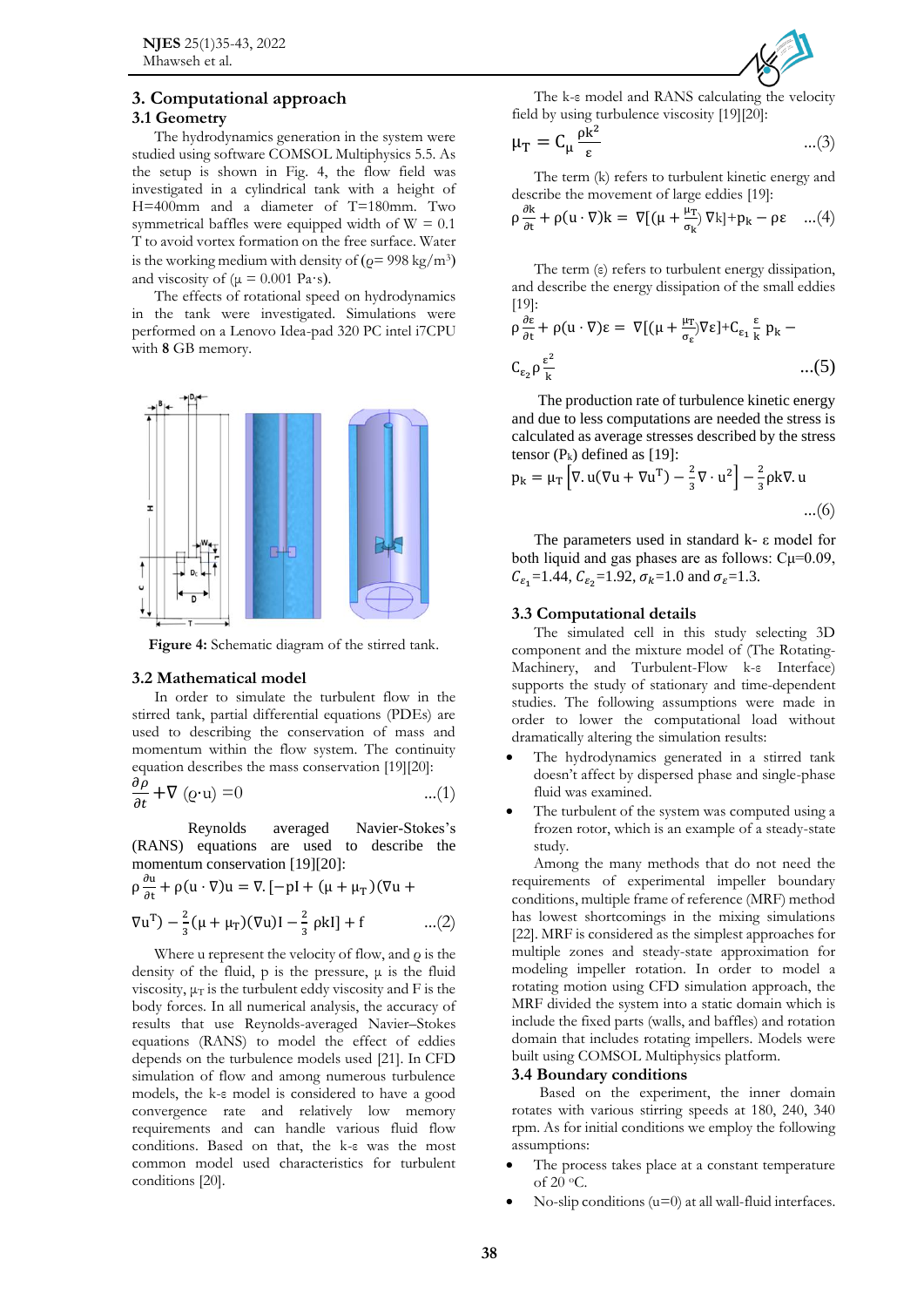The pressure points constraint  $(P=0)$  at the upper edge of the blade.

#### **3.5 Mesh selection**

The meshes are generated by COMSOL Multiphysics 5.5 software. As shown in Fig.5. Tetrahedral unstructured meshes were generated for the inner domain. Moreover, Impeller region (10% of tank volume) was meshed with half size of total grids generated for the tank volume with a higher resolution on the impeller blades and baffle walls where the velocity gradients are expected to be high. The number of elements and degree of freedom was selected to achieve acceptable results for less simulation time. General Minimal Residual Method (GMRES) is an iterative method used to solve a nonsymmetric system of linear equations[23]. The solution was considered to be converged when the relative residuals was less than (10–<sup>4</sup> ) for all the simulations.



**Figure 5:** The mesh structure for the stirred tank built in COMSOL software.

#### **3.4 Theoretical calculations**

The mean energy dissipation rate has a nonuniformly distribution in stirred tanks, being much higher in impeller region than in the remainder of the fluid bulk. Therefore, the use of the total volume of the liquid is inaccurate in calculating the dissipated energy. Instead, assuming that most of the turbulent energy is in the region around the impeller, we get an alternative expression for  $(\varepsilon)$  [24]:

$$
\varepsilon = \frac{p}{\rho D^2} \qquad \qquad ...(7)
$$

The experimental data of more than 500 injected bubbles were gathered for determine the bubble breakup probability and the average number of produced fragments (Navr). The bubble breakup probability Bp was determined as the percentage number of broken bubbles among the total injected bubbles.

The bubbles breakage probability is given by [11][17]:

$$
Bp\% = \frac{\Sigma \ number \ of \ broken \ bubbles \ (Nb)}{\Sigma \ number \ of \ injected \ bubbles \ (Nt)} \times 100 \qquad ...(8)
$$

The mean average number of generated bubbles is given by:

$$
Navr = \frac{\Sigma \text{ bubbles produced}}{\Sigma \text{ number of broken bubbles}} \qquad \qquad \dots (8)
$$

## **4. Results and Discussion 4.1 Flow field pattern**

The most common impeller and effective choice used in the bioindustry and gas dispersion processes is the six-flat blade disc turbine (Rushton turbine) shown in Fig. 6(a) [24]. The CFD simulation results are presented in this chapter. Fig.6(b) shows the radial flow patterns generated by the Rushton turbine used in the present work as in the vertical plots of the mean velocity vector. The discharged fluid flows horizontally from the blade tips and once the discharged fluid hits the wall tank, two symmetrical loops of circulated flow are formed. The arrows of mean velocity vector plot determine the direction and length of the velocity magnitude generated [24].

Most of the mixing and gas dispersion performance takes place near the impeller region [24]. Fig. 7 shows the intensity of dissipation rate of turbulence kinetic energy in stirred tank that associated with trailing vortices and described as randomly distributed. The formation of trailing vortices behind the blades of the impeller has consequences for phenomena such as fluid particle breakup and cell damage in bioreactors [24]. Horizontal plan Fig. 7(a), illustrates the covered area of turbulence kinetic energy dissipation rate with highest magnitude occurs at the blades tip in the discharged fluid leaving the blades as obtained by CFD simulation. It can be seen that it is maximum at the blade's tip and gradually decreasing toward the tank wall. Vertical plan Fig. 7(b), shows the weakly transmit of turbulence kinetic energy dissipation rate above or below the turbine. This trend of energy dissipation rate affects the dispersion of bubble/drop in two-phase flow processes. It can be seen that there is a relatively high level or energy dissipation at the wall due to the presence of baffles.

#### **4.2 Effect of rotational speed**

Fig. 8 in vertical plan shows the effect of rotational speed (N) on turbulence dissipation rate (ε) generated by Rushton turbine. Three rotational speeds were used to examine that effect. The numerical results of dissipation rate of turbulence kinetic energy show a direct relationship with the increase in rotational speed with maximum values at the blades. It is evident that when  $(N)$  increases the turbulence increases especially in radial direction. At highest speed the turbulence dissipation becomes clearly pronounced. It is to be noticed that the dissipated energy near the baffle shows the effect of baffles which induce the turbulence inside the stirred tank.

Fig. 9 shows a horizontal trend draw from the center of the tank toward the tank wall. The intensity of dissipative energy for all speeds located within a distance equal to the blade width which equals to a radius of (15-35 mm). The increase in energy within this distance is non-linear, as shown in the graph, and is followed by a drop along the path towards the wall, before rising again at the baffles. The maximum turbulent dissipation rate reaches maximum before arriving the blades tip for all rotation speeds. This means there is a high turbulence level and high strength vortices at this location. At the blade's tip, the energy level is still high and few millimeters beyond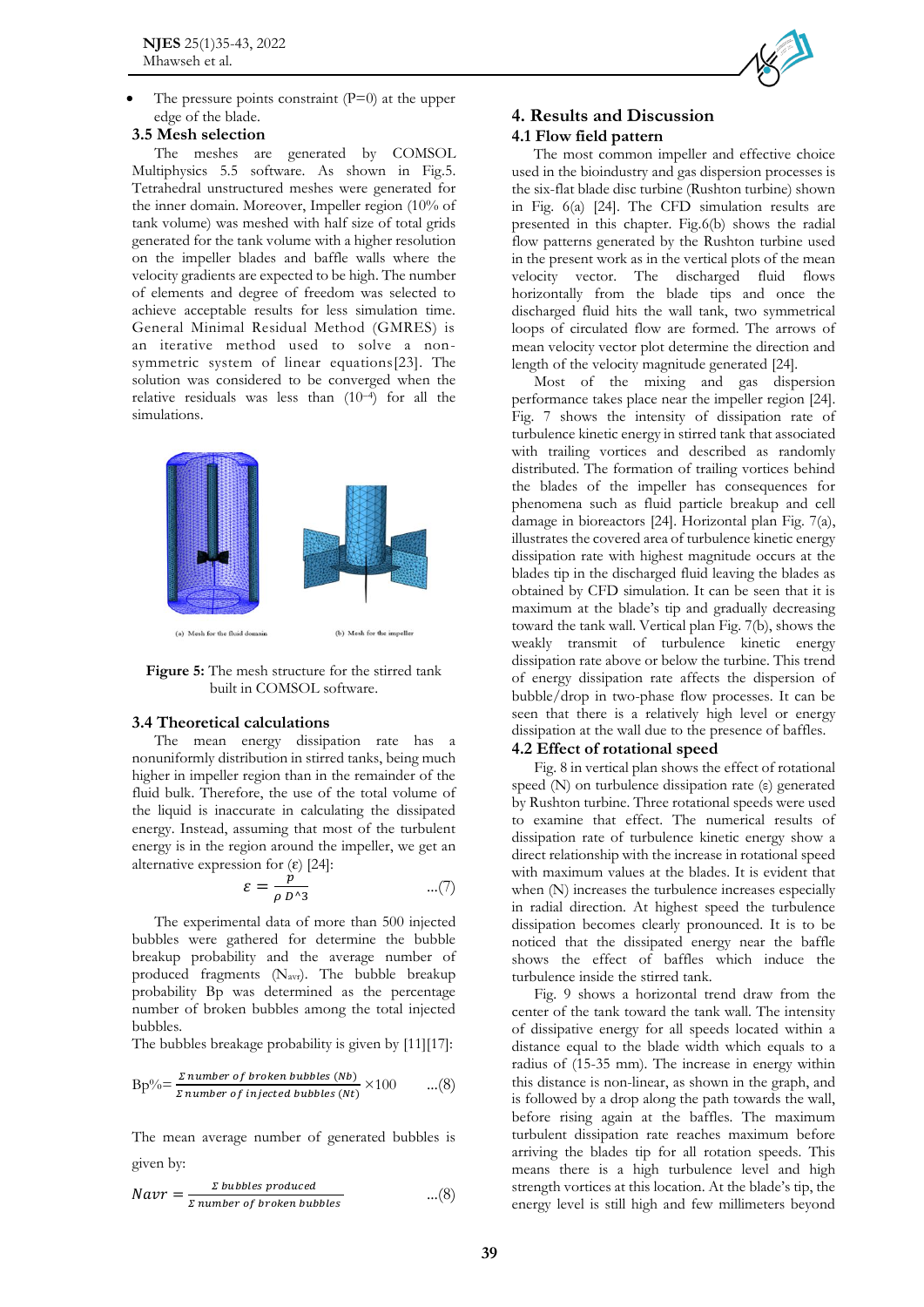

this tip, it decreases considerably in radial direction. The mean energy dissipation rate  $(\varepsilon)$  was determined as 0.825, 1.94, and 5.5  $\text{m}^2/\text{s}^3$  at the rotational speeds of 180, 240, and 340 rpm, respectively.



Figure 6: (a) Rushton turbine. (b) Mean velocity vectors for radial impellers at N = 340 rpm.



**Figure 7:** a,b Distribution of turbulence dissipation rate ( $\boldsymbol{\varepsilon}$ ) at *N* = 340 rpm.



**Figure 8:** Distribution of turbulence dissipation rate (ε) at N1 =180 rpm, N2 =240 rpm, and N3 =340 rpm.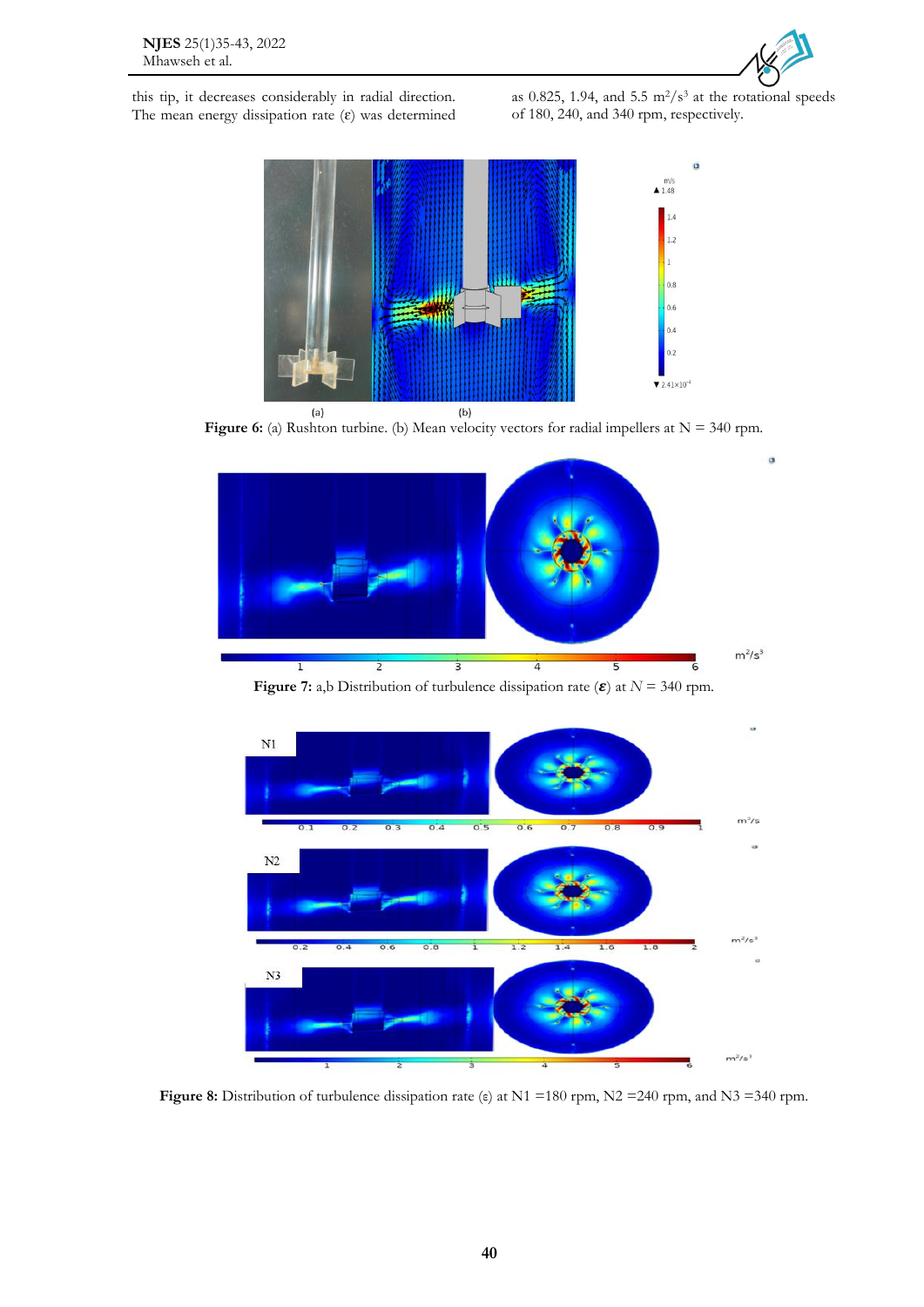![](_page_6_Figure_1.jpeg)

**Figure 9:** Turbulence dissipation rate (ε) with different rotational speeds at C=H/3.2, N1 =180 rpm, N2 =240 rpm, and  $N3 = 340$  rpm.

Fig. 10 represents the effect of rotational speed on the power number (Po) which shows a horizontal curve and slightly decreases with the increase in rotational speed. This is due to the fact that at high rotational speeds which have a Reynold number value of (Re>10<sup>4</sup> ), the flow is described as turbulent and the power number almost constant. The experimental prediction of previous works for turbulent region determined the range of power number is approximately 5-6 [25][26]. The error of predicted power number was within 12.73%. This might be due to the k- ɛ model's constant parameter, which may not be precise enough for the flow field in stirred tanks. The accuracy of prediction the value of Po tend to increase with the turbulence intensity, which is consistent with the fact that all k-ε models assume a fully developed turbulent regime [27].

![](_page_6_Figure_4.jpeg)

**Figure 10:** Power number with different rotational speeds.

#### **4.3.1 Bubble breakage behavior**

Following the bubble from the point of injection to the point of breakup using a high-speed camera enable us to observe the dynamic behavior of bubble breakage under different turbulent flow conditions. Thus, determining the breakage probability (BP), and the number of fragments (daughter bubbles) produced, and breakage locations relative to the impeller and understanding the governing break-up mechanism.

Based on videos recorded, the spherical mother bubble experiences different scales of deformation

which change its shape depending on the region hydrodynamics. At low rotational speeds, the bubble can reach the impeller disk and shift or suck by a lowpressure zone behind the blade. The breakage takes place in the high energy area after the relative scale of deformation as can be seen in Fig. 11, Fig. 12.and Fig. 13. Analysis of the images shows us that the breakage process goes through three stages: oscillation, then elongation, and then break up into binary or multiple fragments of equal or unequal sizes [5][16].

Those figures show different forms of elongation deformation to form a thin thread, dumbbell shape, and long tail with ball connected at one side. For Rushton turbine, side elongation deformation was also observed by Martin [28] and Hasan [21]. The side elongation becomes relatively long and forming a thin thread, this case was also noticed by Solsvik and Jackobsen [29]. The breakage time (define as the time taken from the beginning of the elongation to the first breakage at the low-pressure area behind the blade) shows an inverse relation with power input. For 50 tests, the breakup has an average time of 49.38, 39.84, and 19.8 ms at 180, 240, 340 rpm respectively. The decrease in breakage time was also observed by Zhang [12] and explained this by increasing the eddy velocity due to increasing energy turbulent dissipation rate.

![](_page_6_Figure_11.jpeg)

**Figure 11:** Elongation deformation close to the blades at N=180 rpm.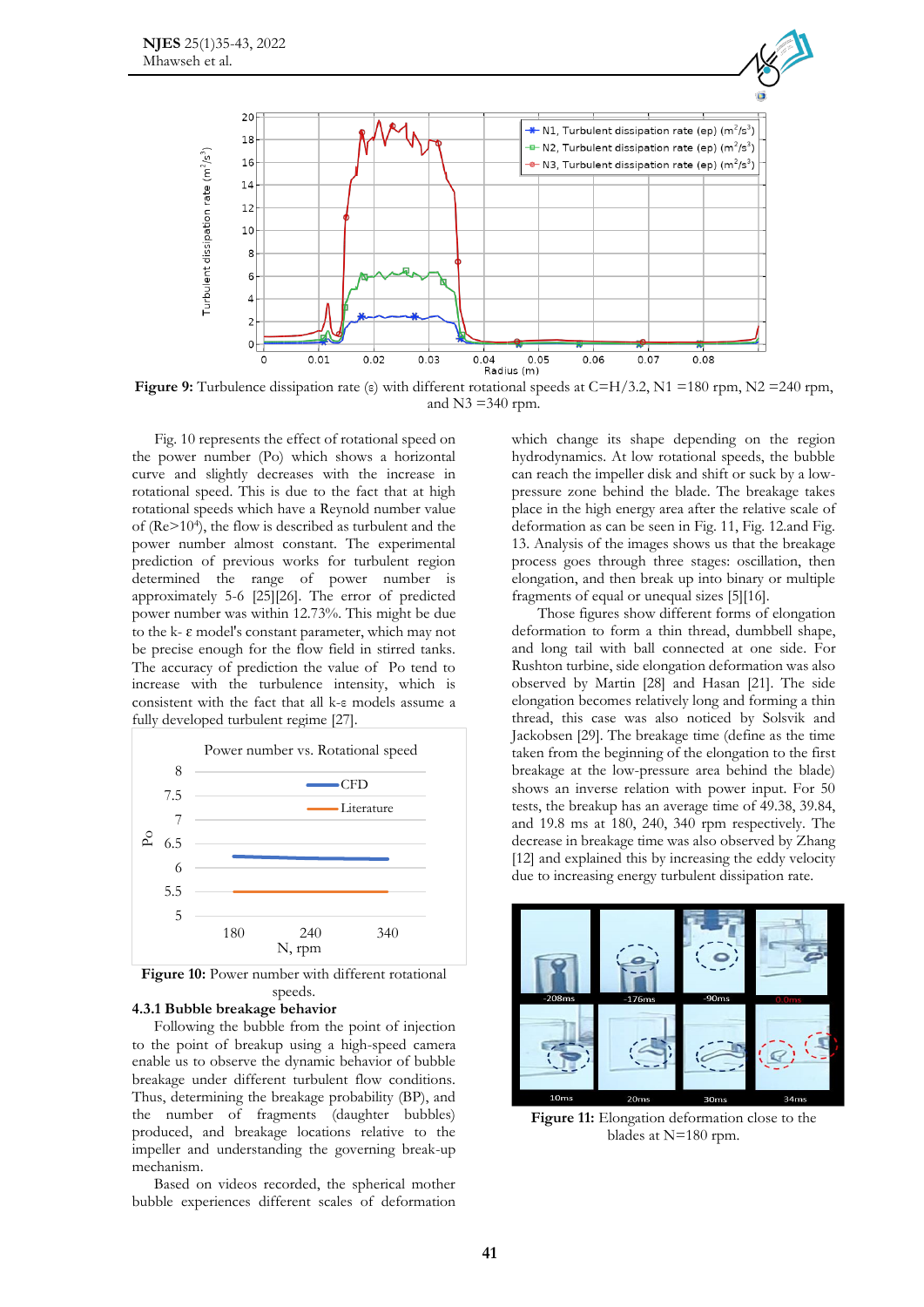**NJES** 25(1)35-43, 2022 Mhawseh et al.

![](_page_7_Picture_1.jpeg)

**Figure 12:** Elongation deformation close to the blades at N=240 rpm.

![](_page_7_Figure_3.jpeg)

**Figure 13:** Side ball deformation close to the blades at  $N = 180$  rpm.

## **4.3.2 Bubble break-up statistics**

Methods for increasing bubble break-up are of interest because smaller bubble sizes are generally desired in gas-liquid contact. This section discusses the effect of increasing input power as one of the most effective parameters on the dispersion process. Those results of breakage probability and generated fragments (daughter bubbles) number obtained experimentally for 500 injection tests are determined presented for the Rushton turbine (6RT).

In Fig. 14 and for turbulent conditions, the breakage probability increases as the rotational speed increases. The increase in Bp was about 12.61% when the rotational speed increased from 180 rpm to 340 rpm. Increasing the rotational speed results in an increase in the turbulence intensity and the velocity of generated turbulent eddies as a function of increasing the power input especially around the impeller as shown in Fig. 9. The increase of breakup probability with rotational speed was also observed by Solsvik [11] and Hasan [16] in a stirred tank.

Fig.15, on the other hand, illustrates the average number of fragments (daughter bubbles) generated as a function of rotational speed. Breakage is largely binary and tertiary at lower speeds. However, as the rotational speed increases, it induced cascade breakage and results in a considerable rise in the average number of fragments where multiple breakages dominate. The breakage results in generation multiple fragments due to increasing the power input also reported by several investigations Solsvik and Jakobsen [11], Hasan [16], and Maass and Kraume [30].

![](_page_7_Picture_9.jpeg)

![](_page_7_Figure_10.jpeg)

Figure 14: Breakage probability vs. rotational speeds.

![](_page_7_Figure_12.jpeg)

**Figure 15:** The average number of fragments vs. rotational speeds.

#### **5. Conclusion**

Both experimental and numerical method were employed to investigate the hydrodynamics generated by six- flat blades Rushton turbine and its effect on bubble breakage behavior. The predicted flow pattern and power number in addition to the distribution of turbulence energy is consistent with the literatures results. High energy areas are found to occur close to the blade's tip within a distance equal to the blade width of a radius of (15-35 mm) in the radial direction, as well as close to the baffles at the wall. The breakage process occurs in three stages: oscillation, elongation, and break up, and occurs in a high-intensity energy area. The breakage probability (Bp) was found to be increased by 12.61 percent for a mother bubble of 4 mm at 340 rpm, with an average fragmentation of up to 22 fragments. Furthermore, the bubble breakage time was found to decrease by 60% with increasing impeller rotational speed, reaching an average value of 19.8 ms at 340 rpm.

#### **6. References**

- [1] C. Schaschke, *A dictionary of chemical engineering*. Oxford University Press, 2014.
- [2] E. Michaelides, *Particles, bubbles*  $\mathcal{Q}$  drops: their motion, *heat and mass transfer*. World Scientific, 2006.
- [3] W. Resnick and B. Gal-Or, "Gas-liquid dispersions," in *Advances in chemical engineering*, vol. 7, Elsevier, 1968, pp. 295–395.
- [4] G. Zhou, *Characteristics of turbulence energy dissipation and liquid-liquid dispersions in an agitated tank.* University of Alberta, 1998.
- [5] J. F. Walter and H. W. Blanch, "Bubble break-up in gas—liquid bioreactors: break-up in turbulent flows," *Chem. Eng. J.*, vol. 32, no. 1, pp. B7–B17, 1986.